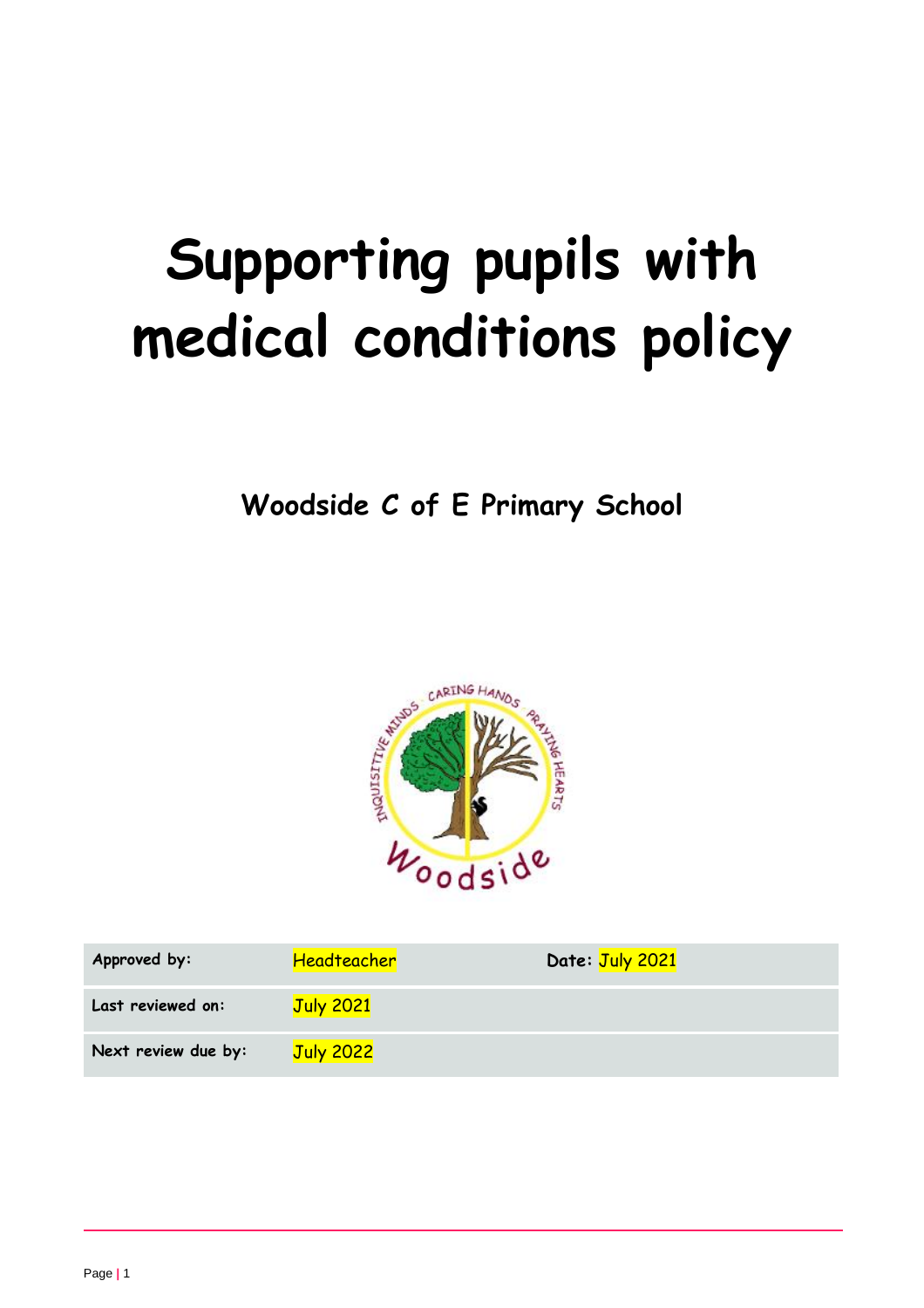# Contents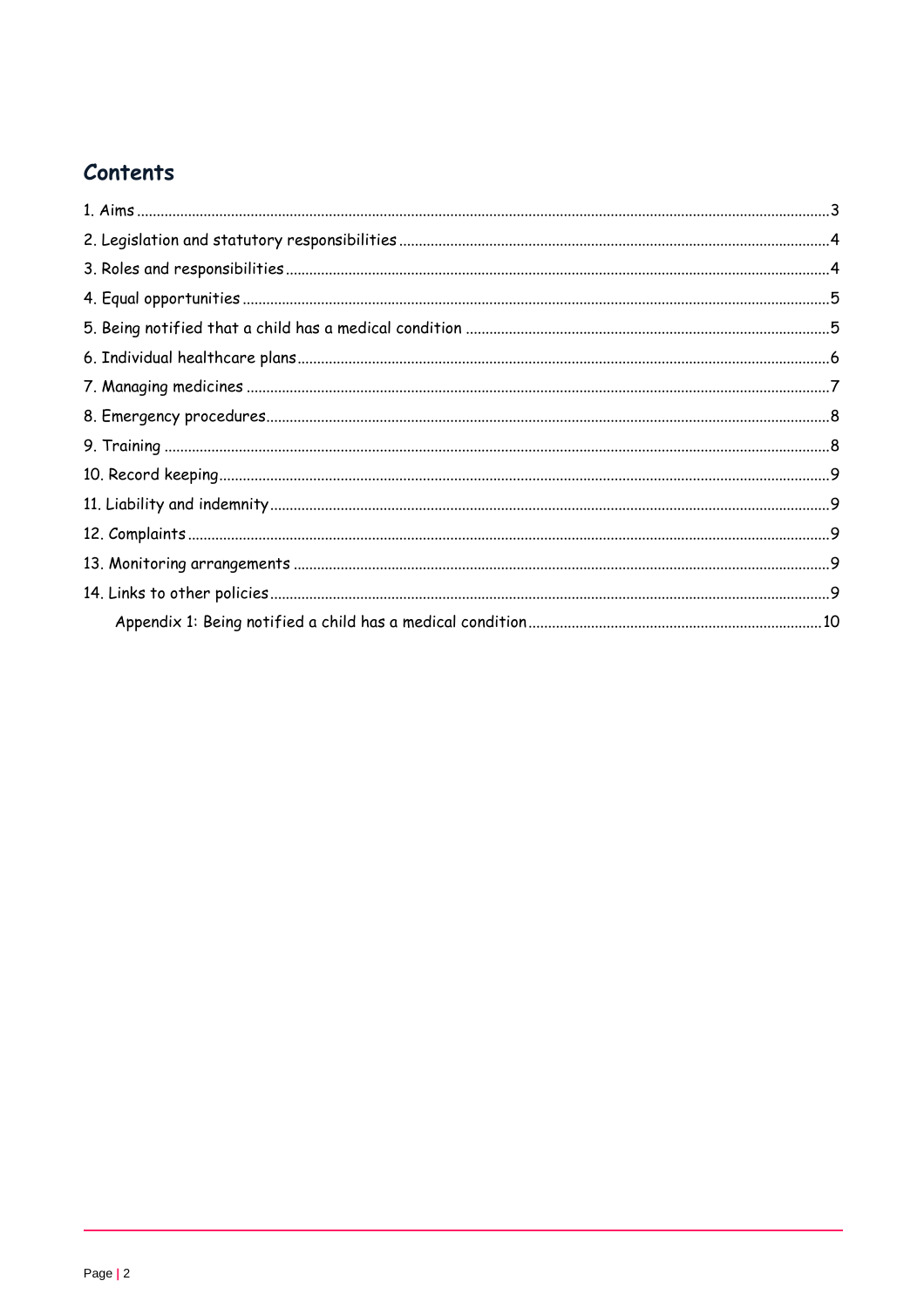

# <span id="page-2-0"></span>**1. Aims**

This policy aims to ensure that:

- Pupils, staff and parents understand how our school will support pupils with medical conditions
- Pupils with medical conditions are properly supported to allow them to access the same education as other pupils, including school trips and sporting activities

The governing body will implement this policy by: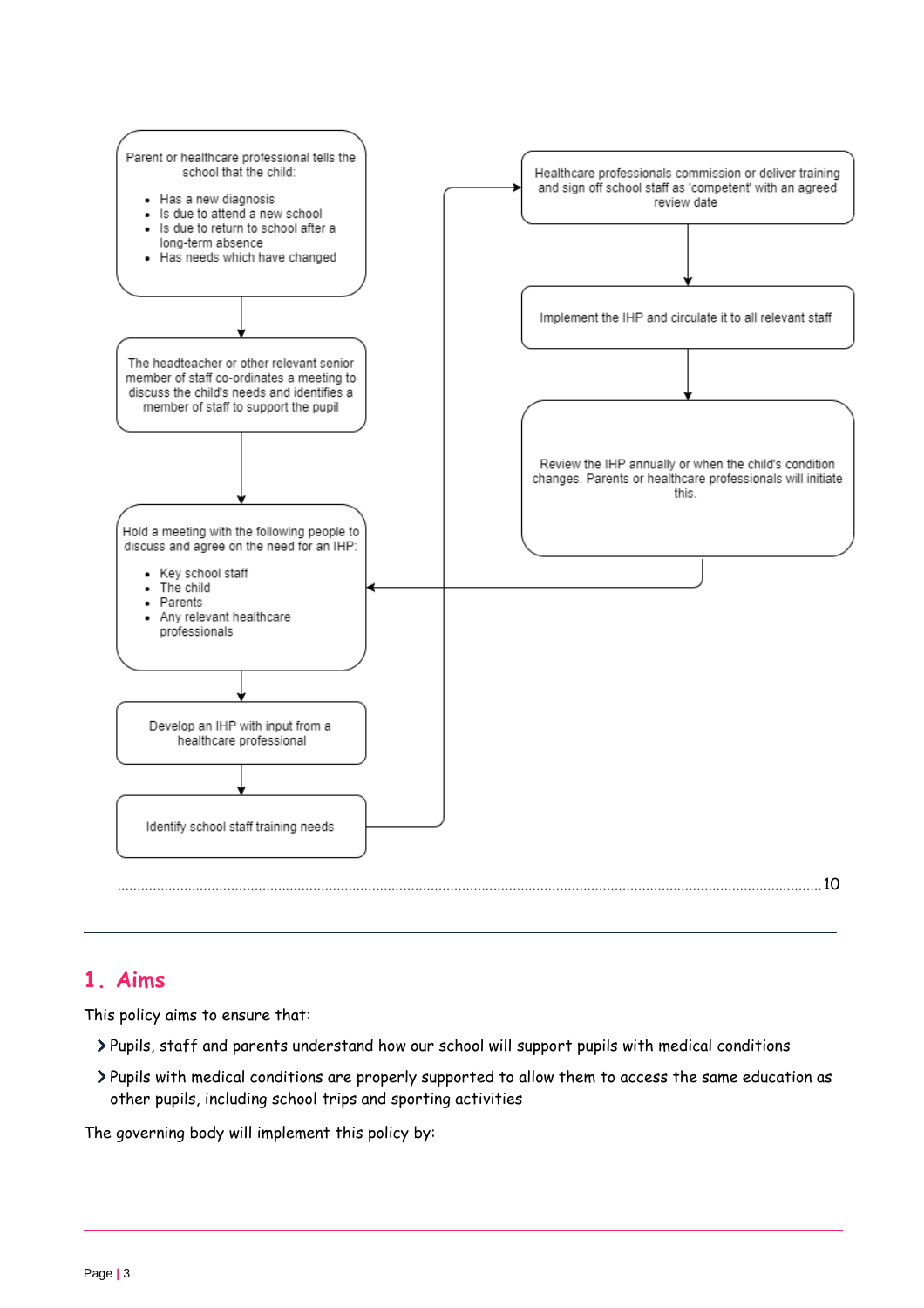- Making sure sufficient staff are suitably trained
- Making staff aware of pupils' conditions, where appropriate
- Making sure there are cover arrangements to ensure someone is always available to support pupils with medical conditions
- Providing supply teachers with appropriate information about the policy and relevant pupils
- Developing and monitoring individual healthcare plans (IHPs)

#### **The named person with responsibility for implementing this policy is the Headteacher.**

## <span id="page-3-0"></span>**2. Legislation and statutory responsibilities**

This policy meets the requirements under [Section 100 of the Children and Families Act 2014,](http://www.legislation.gov.uk/ukpga/2014/6/part/5/crossheading/pupils-with-medical-conditions) which places a duty on governing bodies to make arrangements for supporting pupils at their school with medical conditions.

It is also based on the Department for Education's statutory guidance on supporting pupils with medical [conditions at school.](https://www.gov.uk/government/publications/supporting-pupils-at-school-with-medical-conditions--3)

This policy also complies with our funding agreement and articles of association.

# <span id="page-3-1"></span>**3. Roles and responsibilities**

## **3.1 The governing body**

The governing board has ultimate responsibility to make arrangements to support pupils with medical conditions. The governing body will ensure that sufficient staff have received suitable training and are competent before they are responsible for supporting children with medical conditions.

## **3.2 The headteacher**

The headteacher will:

- Make sure all staff are aware of this policy and understand their role in its implementation
- Ensure that there is a sufficient number of trained staff available to implement this policy and deliver against all individual healthcare plans (IHPs), including in contingency and emergency situations
- Ensure that all staff who need to know are aware of a child's condition
- Take overall responsibility for the development of IHPs
- Make sure that school staff are appropriately insured and aware that they are insured to support pupils in this way
- Contact the school nursing service in the case of any pupil who has a medical condition that may require support at school, but who has not yet been brought to the attention of the school nurse
- Ensure that systems are in place for obtaining information about a child's medical needs and that this information is kept up to date

## **3.3 Staff**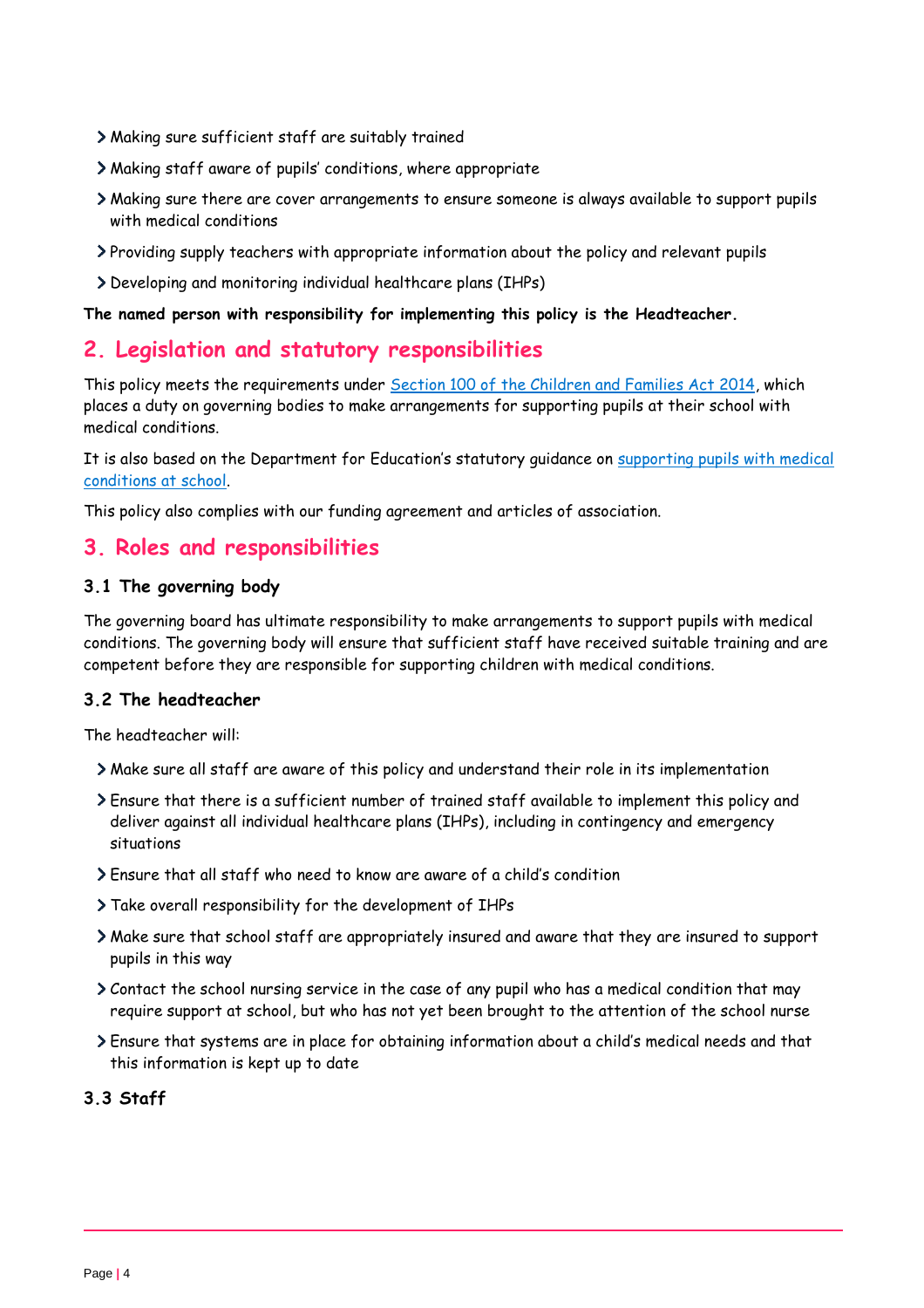Supporting pupils with medical conditions during school hours is not the sole responsibility of one person. Any member of staff may be asked to provide support to pupils with medical conditions, although they will not be required to do so. This includes the administration of medicines.

Those staff who take on the responsibility to support pupils with medical conditions will receive sufficient and suitable training, and will achieve the necessary level of competency before doing so.

Teachers will take into account the needs of pupils with medical conditions that they teach. All staff will know what to do and respond accordingly when they become aware that a pupil with a medical condition needs help.

## **3.4 Parents**

Parents will:

- Provide the school with sufficient and up-to-date information about their child's medical needs
- Be involved in the development and review of their child's IHP and may be involved in its drafting
- Carry out any action they have agreed to as part of the implementation of the IHP, e.g. provide medicines and equipment, and ensure they or another nominated adult are contactable at all times

## **3.5 Pupils**

Pupils with medical conditions will often be best placed to provide information about how their condition affects them. Pupils should be fully involved in discussions about their medical support needs and contribute as much as possible to the development of their IHPs. They are also expected to comply with their IHPs.

#### **3.6 School nurses and other healthcare professionals**

Our school nursing service will notify the school when a pupil has been identified as having a medical condition that will require support in school. This will be before the pupil starts school, wherever possible. They may also support staff to implement a child's IHP.

Healthcare professionals, such as GPs and paediatricians, will liaise with the school's nurses and notify them of any pupils identified as having a medical condition. They may also provide advice on developing IHPs.

# <span id="page-4-0"></span>**4**. **Equal opportunities**

Our school is clear about the need to actively support pupils with medical conditions to participate in school trips and visits, or in sporting activities, and not prevent them from doing so.

The school will consider what reasonable adjustments need to be made to enable these pupils to participate fully and safely on school trips, visits and sporting activities.

Risk assessments will be carried out so that planning arrangements take account of any steps needed to ensure that pupils with medical conditions are included. In doing so, pupils, their parents and any relevant healthcare professionals will be consulted.

# <span id="page-4-1"></span>**5. Being notified that a child has a medical condition**

When the school is notified that a pupil has a medical condition, the process outlined below will be followed to decide whether the pupil requires an IHP.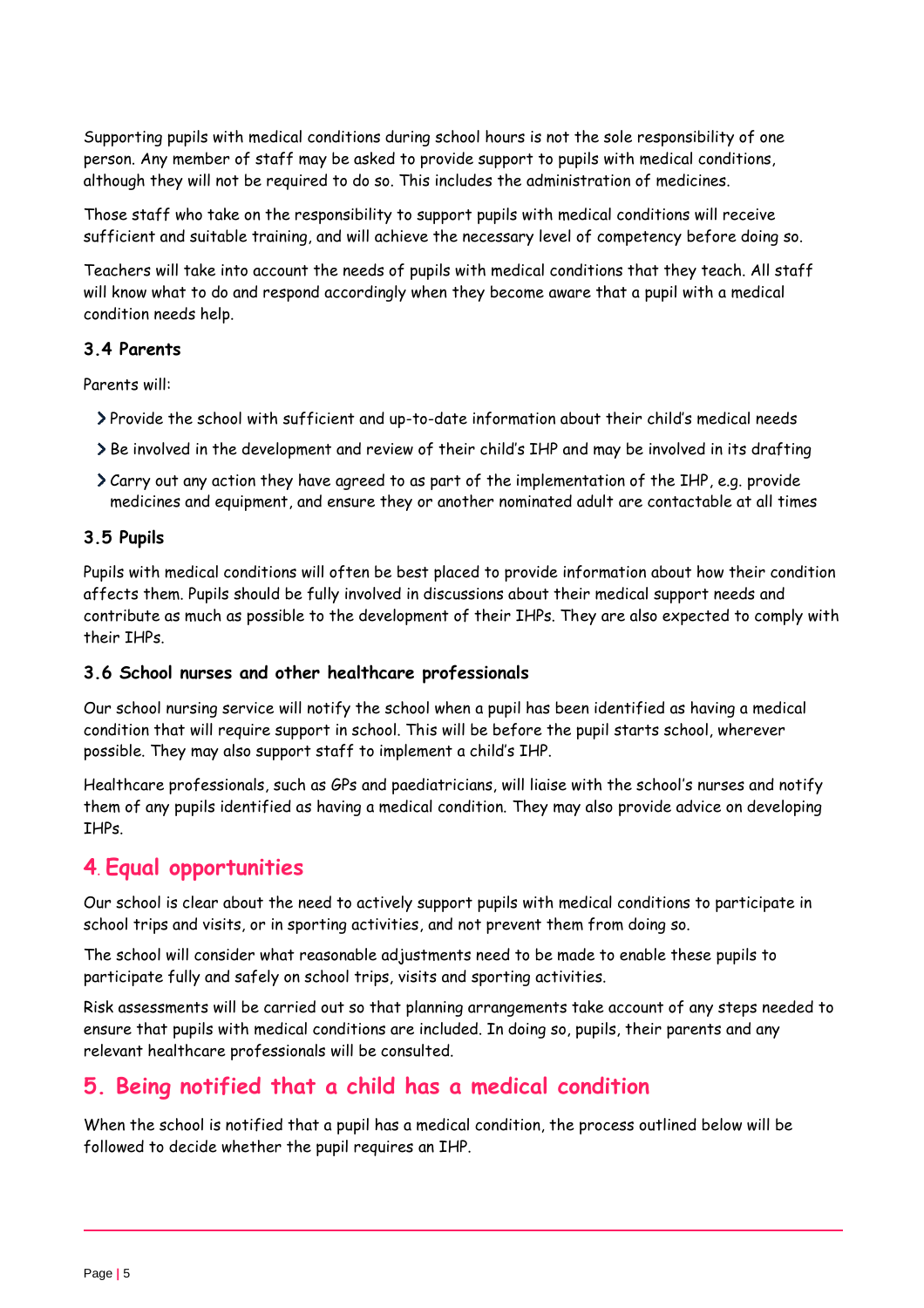The school will make every effort to ensure that arrangements are put into place within 2 weeks, or by the beginning of the relevant term for pupils who are new to our school.

See Appendix 1.

# <span id="page-5-0"></span>**6. Individual healthcare plans**

The headteacher has overall responsibility for the development of IHPs for pupils with medical conditions but may delegate it to another member of staff.

Plans will be reviewed at least annually, or earlier if there is evidence that the pupil's needs have changed.

Plans will be developed with the pupil's best interests in mind and will set out:

- What needs to be done
- When
- By whom

Not all pupils with a medical condition will require an IHP. It will be agreed with a healthcare professional and the parents when an IHP would be inappropriate or disproportionate. This will be based on evidence. If there is no consensus, the headteacher will make the final decision.

Plans will be drawn up in partnership with the school, parents and a relevant healthcare professional, such as the school nurse, specialist or paediatrician, who can best advise on the pupil's specific needs. The pupil will be involved wherever appropriate.

IHPs will be linked to, or become part of, any education, health and care (EHC) plan. If a pupil has SEN but does not have an EHC plan, the SEN will be mentioned in the IHP.

The level of detail in the plan will depend on the complexity of the child's condition and how much support is needed. The governing board and the headteacher or individual with responsibility for developing IHPs, will consider the following when deciding what information to record on IHPs:

The medical condition, its triggers, signs, symptoms and treatments

- The pupil's resulting needs, including medication (dose, side effects and storage) and other treatments, time, facilities, equipment, testing, access to food and drink where this is used to manage their condition, dietary requirements and environmental issues, e.g. crowded corridors, travel time between lessons
- Specific support for the pupil's educational, social and emotional needs. For example, how absences will be managed, requirements for extra time to complete exams, use of rest periods or additional support in catching up with lessons, counselling sessions
- The level of support needed, including in emergencies. If a pupil is self-managing their medication, this will be clearly stated with appropriate arrangements for monitoring
- Who will provide this support, their training needs, expectations of their role and confirmation of proficiency to provide support for the pupil's medical condition from a healthcare professional, and cover arrangements for when they are unavailable
- Who in the school needs to be aware of the pupil's condition and the support required
- Arrangements for written permission from parents and the headteacher for medication to be administered by a member of staff, or self-administered by the pupil during school hours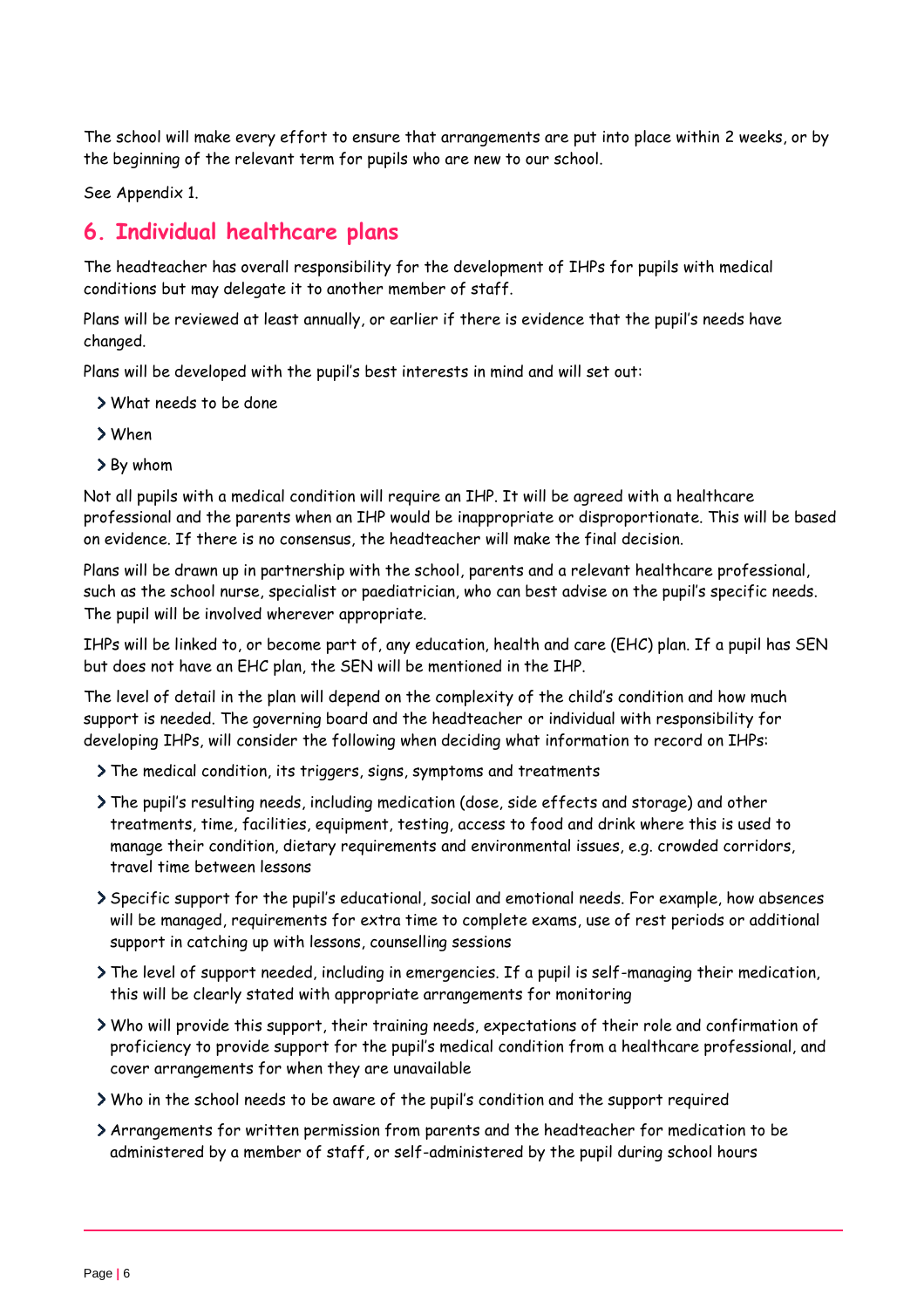- Separate arrangements or procedures required for school trips or other school activities outside of the normal school timetable that will ensure the pupil can participate, e.g. risk assessments
- Where confidentiality issues are raised by the parent/pupil, the designated individuals to be entrusted with information about the pupil's condition
- What to do in an emergency, including who to contact, and contingency arrangements

# <span id="page-6-0"></span>**7. Managing medicines**

Prescription and non-prescription medicines will only be administered at school:

- When it would be detrimental to the pupil's health or school attendance not to do so **and**
- Where we have parents' written consent

Pupils under 16 will not be given medicine containing aspirin unless prescribed by a doctor.

Anyone giving a pupil any medication (for example, for pain relief) will first check maximum dosages and when the previous dosage was taken. Parents will always be informed.

The school will only accept prescribed medicines that are:

- $\sum_{n=1}^{\infty}$
- Labelled
- Provided in the original container, as dispensed by the pharmacist, and include instructions for administration, dosage and storage

The school will accept insulin that is inside an insulin pen or pump rather than its original container, but it must be in date.

All medicines will be stored safely. Pupils will be informed about where their medicines are at all times and be able to access them immediately. Medicines and devices such as asthma inhalers, blood glucose testing meters and adrenaline pens will always be readily available to pupils and not locked away.

Medicines will be returned to parents to arrange for safe disposal when no longer required.

#### **7.1 Controlled drugs**

[Controlled drugs](http://www.nhs.uk/chq/Pages/1391.aspx?CategoryID=73) are prescription medicines that are controlled under the [Misuse of Drugs Regulations](http://www.legislation.gov.uk/uksi/2001/3998/schedule/1/made)  [2001](http://www.legislation.gov.uk/uksi/2001/3998/schedule/1/made) and subsequent amendments, such as morphine or methadone.

All controlled drugs must be kept in a secure cupboard in the school office and only named staff have access.

Controlled drugs will be easily accessible in an emergency and a record of any doses used and the amount held will be kept.

#### **7.2 Pupils managing their own needs**

Pupils who are competent will be encouraged to take responsibility for managing their own medicines and procedures. This will be discussed with parents and it will be reflected in their IHPs.

Staff will not force a pupil to take a medicine or carry out a necessary procedure if they refuse, but will follow the procedure agreed in the IHP and inform parents so that an alternative option can be considered, if necessary.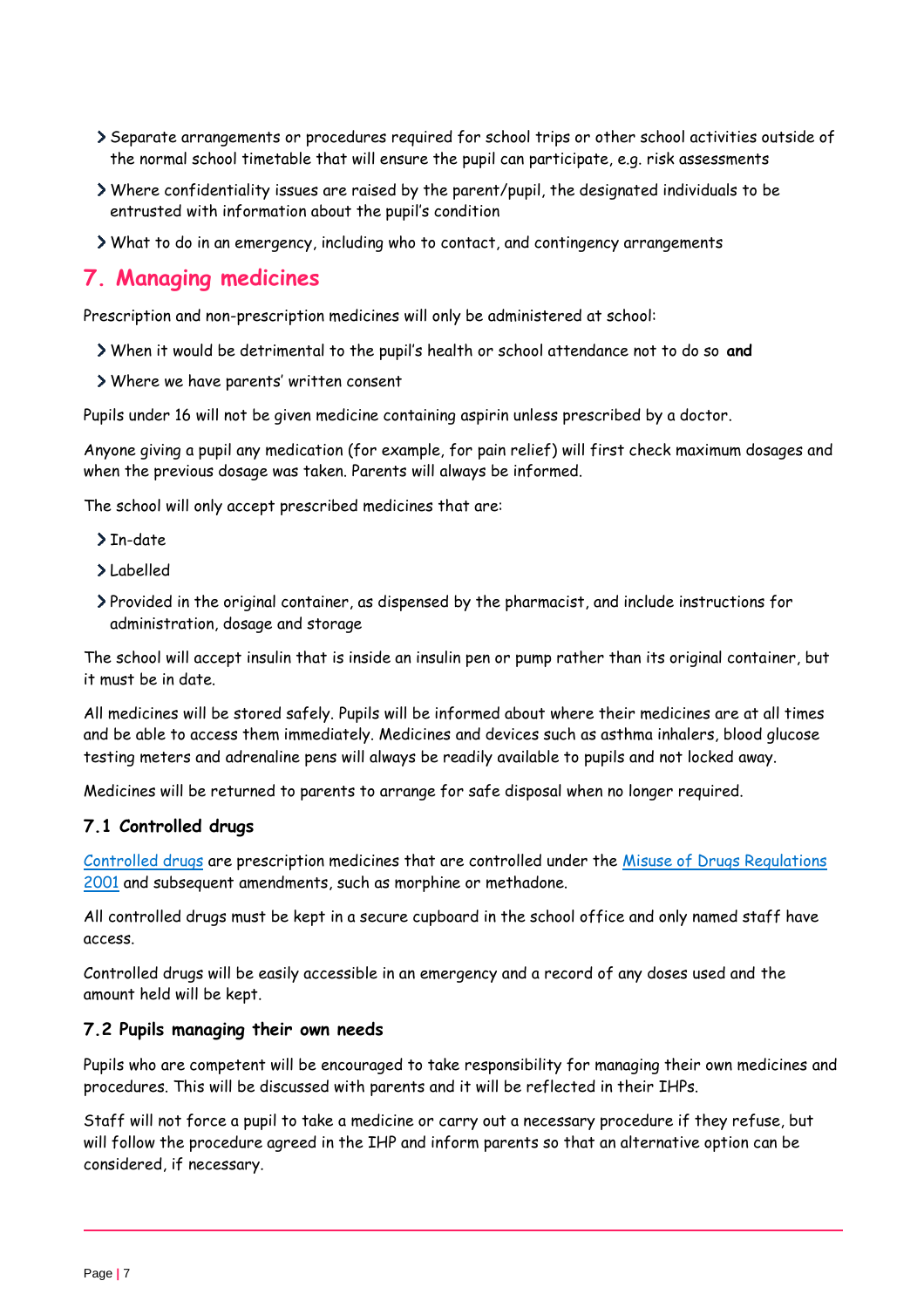## **7.3 Unacceptable practice**

School staff should use their discretion and judge each case individually with reference to the pupil's IHP, but it is generally not acceptable to:

- Prevent pupils from easily accessing their inhalers and medication, and administering their medication when and where necessary
- Assume that every pupil with the same condition requires the same treatment
- I gnore the views of the pupil or their parents
- Ignore medical evidence or opinion (although this may be challenged)
- Send children with medical conditions home frequently for reasons associated with their medical condition or prevent them from staying for normal school activities, including lunch, unless this is specified in their IHPs
- If the pupil becomes ill, send them to the school office or medical room unaccompanied or with someone unsuitable
- Penalise pupils for their attendance record if their absences are related to their medical condition, e.g. hospital appointments
- Prevent pupils from drinking, eating or taking toilet or other breaks whenever they need to in order to manage their medical condition effectively
- Require parents, or otherwise make them feel obliged, to attend school to administer medication or provide medical support to their pupil, including with toileting issues. No parent should have to give up working because the school is failing to support their child's medical needs
- Prevent pupils from participating, or create unnecessary barriers to pupils participating in any aspect of school life, including school trips, e.g. by requiring parents to accompany their child
- Administer, or ask pupils to administer, medicine in school toilets

# <span id="page-7-0"></span>**8. Emergency procedures**

Staff will follow the school's normal emergency procedures (for example, calling 999). All pupils' IHPs will clearly set out what constitutes an emergency and will explain what to do.

If a pupil needs to be taken to hospital, staff will stay with the pupil until the parent arrives, or accompany the pupil to hospital by ambulance.

# <span id="page-7-1"></span>**9. Training**

Staff who are responsible for supporting pupils with medical needs will receive suitable and sufficient training to do so.

The training will be identified during the development or review of IHPs. Staff who provide support to pupils with medical conditions will be included in meetings where this is discussed.

The relevant healthcare professionals will lead on identifying the type and level of training required and will agree this with the headteacher. Training will be kept up to date.

Training will: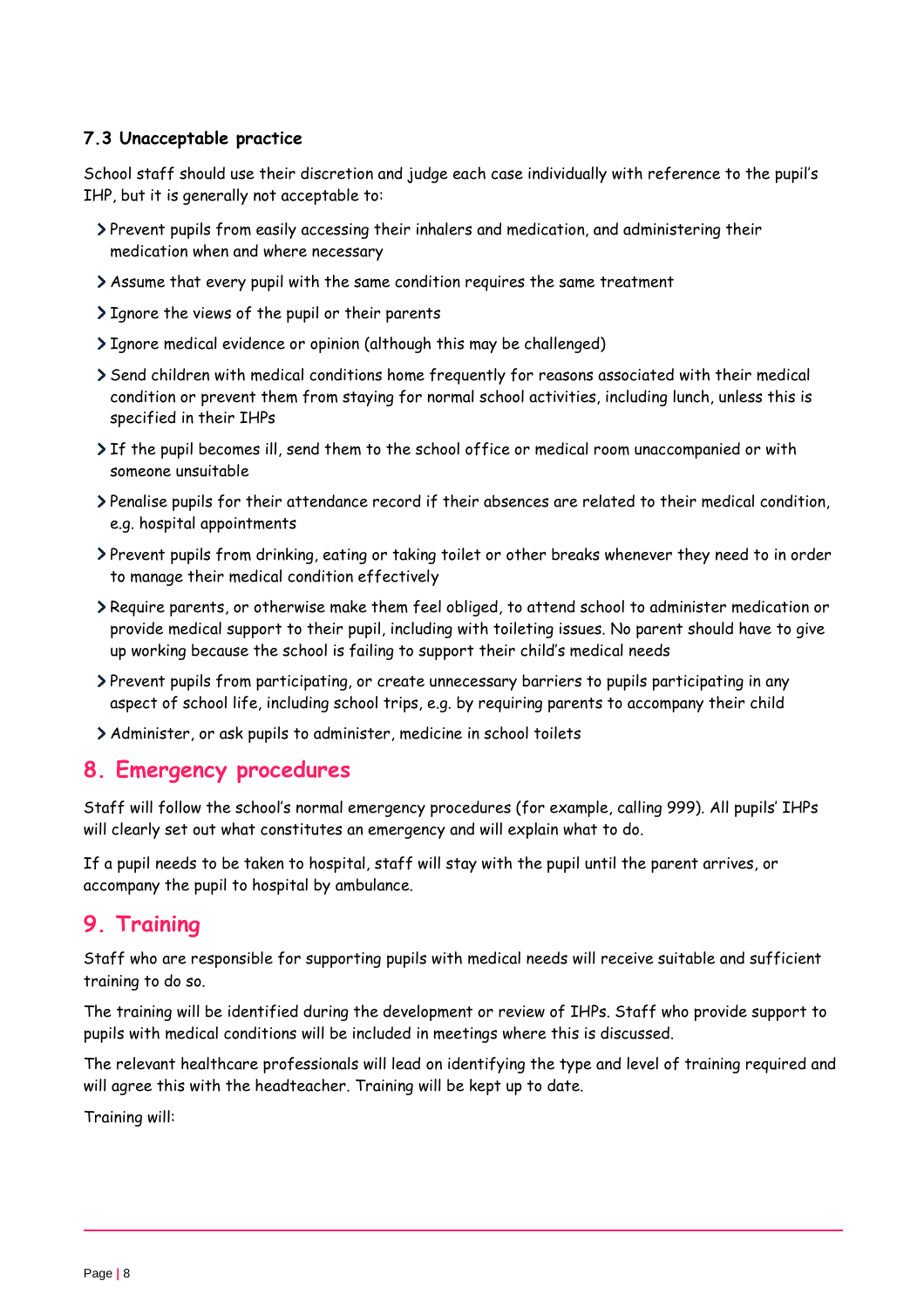- > Be sufficient to ensure that staff are competent and have confidence in their ability to support the pupils
- Fulfil the requirements in the IHPs
- Help staff to have an understanding of the specific medical conditions they are being asked to deal with, their implications and preventative measures

Healthcare professionals will provide confirmation of the proficiency of staff in a medical procedure, or in providing medication.

All staff will receive training so that they are aware of this policy and understand their role in implementing it, for example, with preventative and emergency measures so they can recognise and act quickly when a problem occurs. This will be provided for new staff during their induction.

# <span id="page-8-0"></span>**10. Record keeping**

The governing body will ensure that written records are kept of all medicine administered to pupils for as long as these pupils are at the school. Parents will be informed if their pupil has been unwell at school.

IHPs are kept in a readily accessible place which all staff are aware of.

# <span id="page-8-1"></span>**11. Liability and indemnity**

The governing body will ensure that the appropriate level of insurance is in place and appropriately reflects the school's level of risk.

The details of the school's insurance policy are:

The school is a member of the Department for Education's risk protection arrangement (RPA).

# <span id="page-8-2"></span>**12. Complaints**

Parents with a complaint about their child's medical condition should discuss these directly with the headteacher in the first instance. If the headteacher cannot resolve the matter, they will direct parents to the school's complaints procedure.

# <span id="page-8-3"></span>**13. Monitoring arrangements**

This policy will be reviewed and approved by the governing board every annually.

# <span id="page-8-4"></span>**14. Links to other policies**

This policy links to the following policies:

- Accessibility plan
- Complaints
- Equality information and objectives
- First aid
- > Health and safety
- > Safeguarding